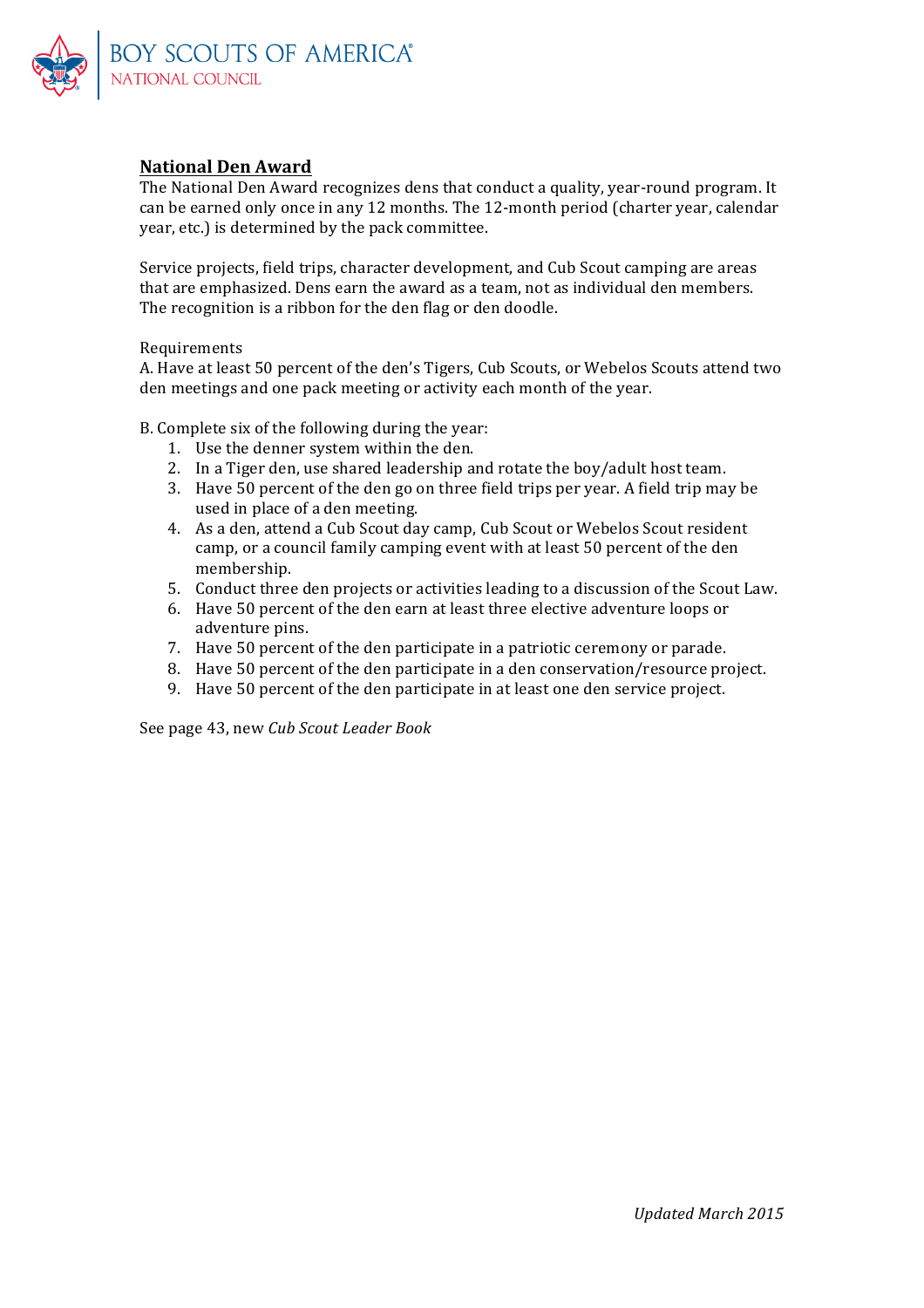

# **National Summertime Pack Award**

The pack can qualify for the National Summertime Pack Award certificate and streamer by planning and conducting three pack activities—one each in June, July, and August (or during other school vacations if your pack is in a vear-round school).

Dens with an average attendance of at least half their members at the three summer pack events are eligible for a colorful den participation ribbon. Boys who participate in all three pack events are eligible to receive the National Summertime Pack Award pin, which they can wear on the right pocket flap of their uniform. This is an individual recognition for boys, not adults. The award application may be found at www.scouting.org.

## **Cub Scout World Conservation Award**

The World Conservation Award provides an opportunity for individual Wolf Scouts, Bear Scouts, Webelos Scouts, Boy Scouts, Varsity Scouts, and Venturers to "think globally" and "act locally" to preserve and improve our environment. This program is designed to make youth members aware that all nations are closely related through natural resources, and that we and our world environment are interdependent.

Requirements for this award must be completed in addition to any similar requirements completed for rank.

#### Requirements

Wolf Scouts

You may earn the World Conservation Award by doing the following:

- 1. Earn the Paws on the Path adventure.
- 2. Earn the Grow Something adventure.
- 3. Complete requirements 1 and 2 from the Spirit of the Water adventure.
- 4. Participate in a den or pack conservation project in addition to the above.

Bear Scouts

You may earn the World Conservation Award by doing the following:

- 1. Earn the Fur, Feathers, and Ferns adventure.
- 2. Earn either the Bear Goes Fishing or Critter Care adventure.
- 3. Complete requirement 3 from the Baloo the Builder adventure by constructing a bird

feeder or a bird house as one of the options.

4. Participate in a den or pack conservation project in addition to the above.

Webelos Scouts (Including Boys Earning Arrow of Light Rank)

- You may earn the World Conservation Award by doing the following:
- 1. Earn the Building a Better World adventure.
- 2. Earn the Into the Wild adventure.
- 3. Earn the Into the Woods adventure.
- 4. Earn the Earth Rocks adventure.
- 5. Complete requirements 1, 3a, and 3b in the Adventures in Science adventure.
- 6. Participate in a den or pack conservation project in addition to the above.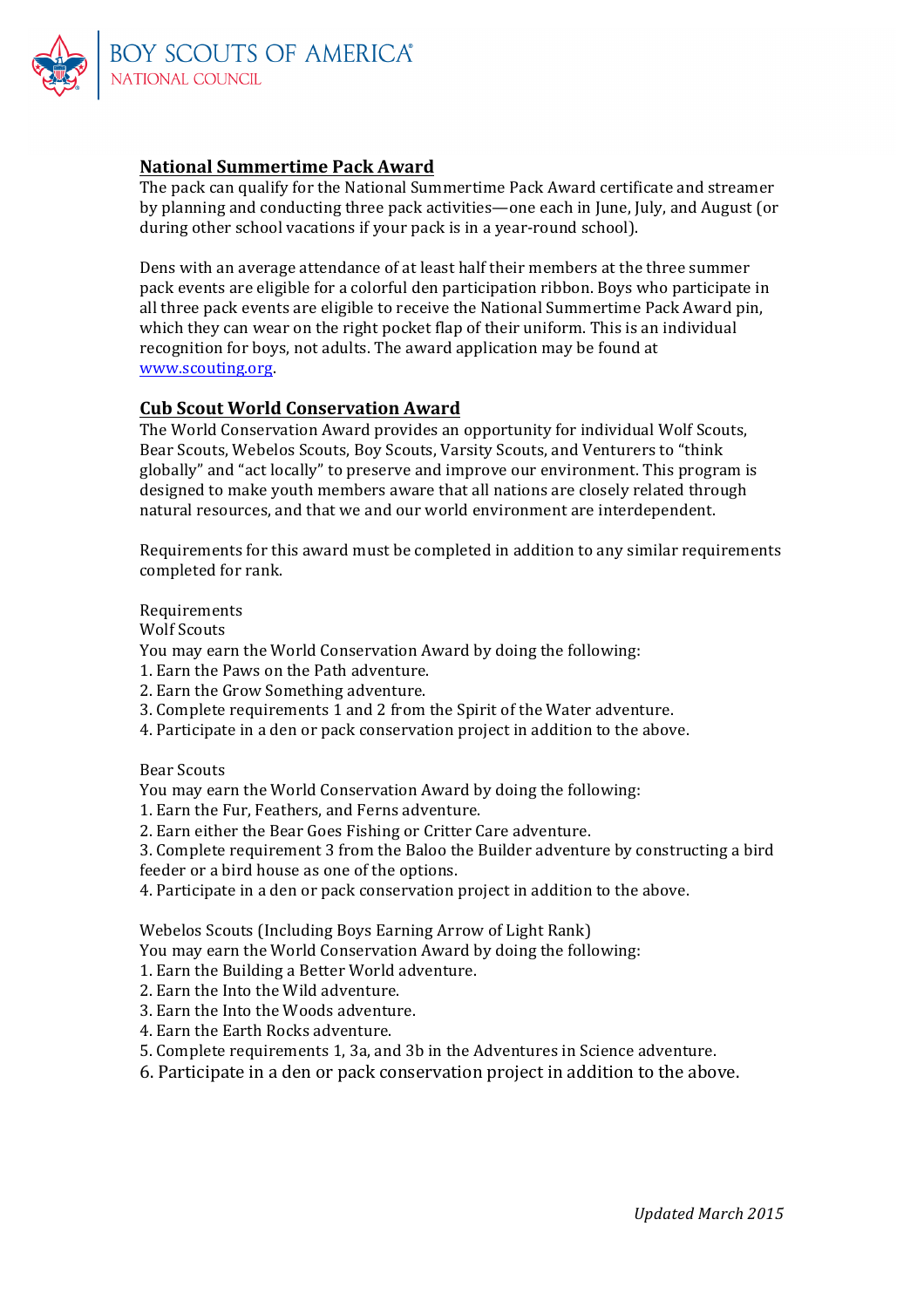

# **Cub Scout Outdoor Activity Award**

Cub Scouts can earn the Cub Scout Outdoor Activity Award in each of the program years as long as the requirements are completed each year. The first time the award is earned, the boy will receive the pocket flap award, which is to be worn on the right pocket flap of the uniform shirt. Each successive time the award is earned, a Wolf Track pin may be added to the flap. Leaders should encourage boys to build on skills and experiences from previous years when working on the award for a successive year.

Requirements

## All Ranks

Attend Cub Scout day camp or Cub Scout/Webelos Scout resident camp. Additionally, complete the rank-specific requirements as follows:

#### Tiger Scouts

Complete the Backyard Jungle adventure, and complete four of the outdoor activities listed below.

#### Wolf Scouts

Complete the Paws on the Path adventure, and complete five of the outdoor activities listed below.

#### Bear Scouts

Complete the "Bear Necessities" adventure, and complete six of the outdoor activities listed below.

#### Webelos Scouts

Complete the Webelos Walkabout adventure, and complete seven of the outdoor activities listed below.

#### Outdoor Activities

These activities must be in addition to any similar activities counted toward rank advancement and can be accomplished as a family, a den, or a pack.

- Participate in a nature hike in your local area. This can be on an organized, marked trail, or just a hike to observe nature in your area.
- Participate in an outdoor activity such as a picnic or a fun day in a park.
- Explain the buddy system, and tell what to do if lost. Explain the importance of cooperation.
- Attend a pack overnighter. Be responsible by being prepared for the event.
- Complete an outdoor service project in your community.
- Complete a nature/conservation project in your area. This project should involve improving, beautifying, or supporting natural habitats. Discuss how this project helped you to respect nature.
- Participate in your pack's earning the Summertime Pack Award.
- Participate in a nature observation activity. Describe or illustrate and display your observations at a den or pack meeting.